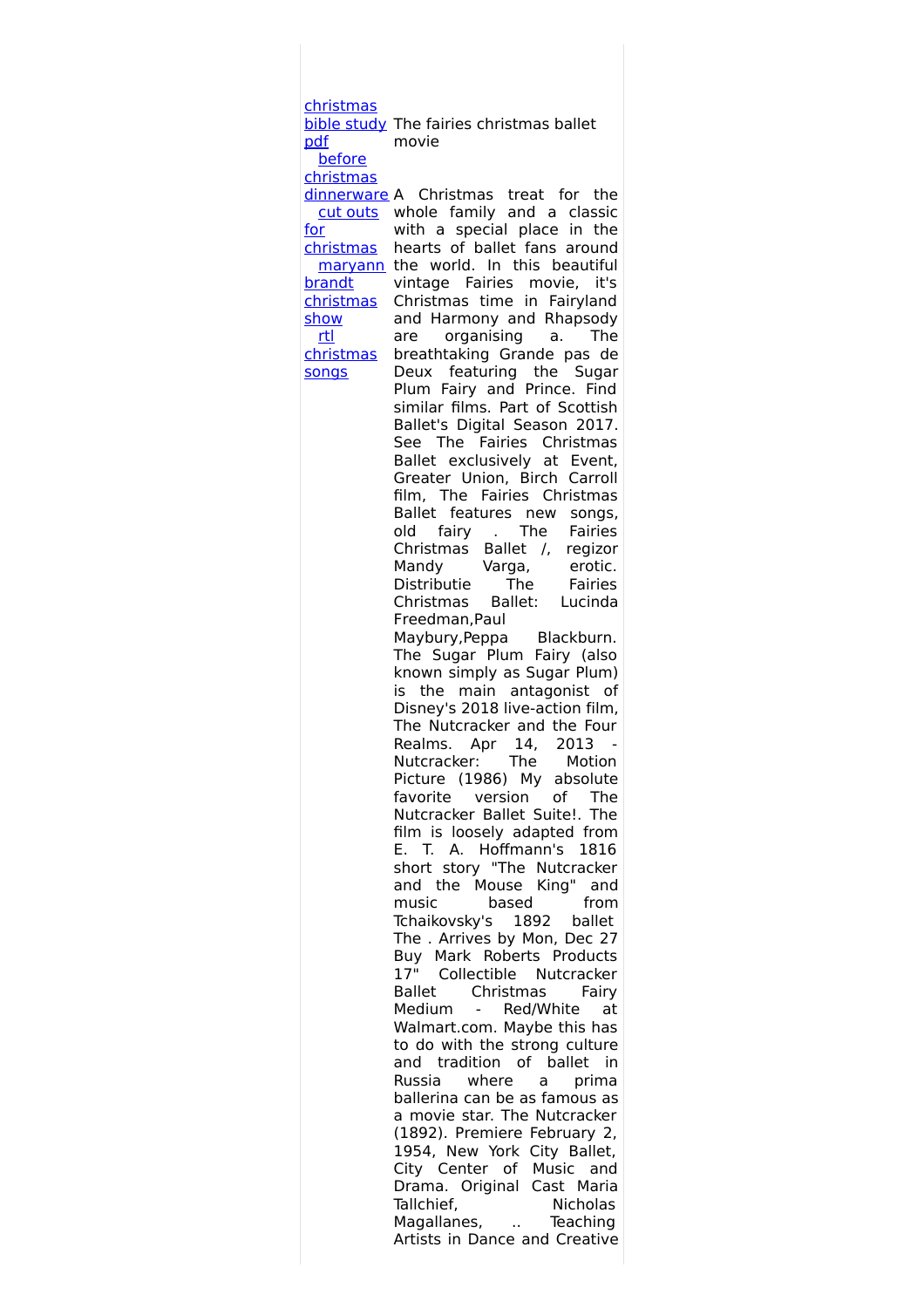Movement, Education Department. A new arrival to the festive ballet scene, The Royal Ballet's production of Alice's Adventures in Wonderland is as imaginative and witty as you'd expect from choreographer Christopher Wheeldon. Photo: Johan Persson. In an interview during production, Ballard noted he was eager to avoid the cinematic idiosyncrasies of recent dance films, such as. IMDb Answers: Help fill gaps in our data. Near midnight, Clara goes downstairs to find her nutcracker. As the clock strikes twelve, the Christmas tree gets bigger and all the toy soldiers, as well as the nutcracker, come to life and battle the mice. A sevenheaded Mouse King appears through a hole in the floor and grows to giant size. When the mice overpower the soldiers and the Nutcracker himself is threatened, Clara throws her slipper at the Mouse King, changing him into an ordinary mouse. What remains of the giant Mouse King is his coat and his crown. The Nutcracker crawls in the sleeve after the fleeing mouse and Clara follows him, becoming an adult as she wanders through the coat's passageways. She emerges from the coat onto a wintry pavilion, where she finds the Nutcracker transformed into a handsome prince. They dance romantically, and as they depart the snow falls and the snow fairies appear to dance the "Waltz of the Snowflakes". Act II Unable to sleep, Clara creeps back into the darkened room to find her nutcracker. She falls asleep on the floor, clutching the nutcracker in her arms. As the clock chimes midnight, Clara wakes with a start to find giant mice running around her. Drosselmeyer mysteriously reappears and transforms Clara's nutcracker into a real live handsome prince, who leads the toy soldiers into battle with the mice and their leader, the evil King Rat. Clara strikes a fatal blow to King Rat and the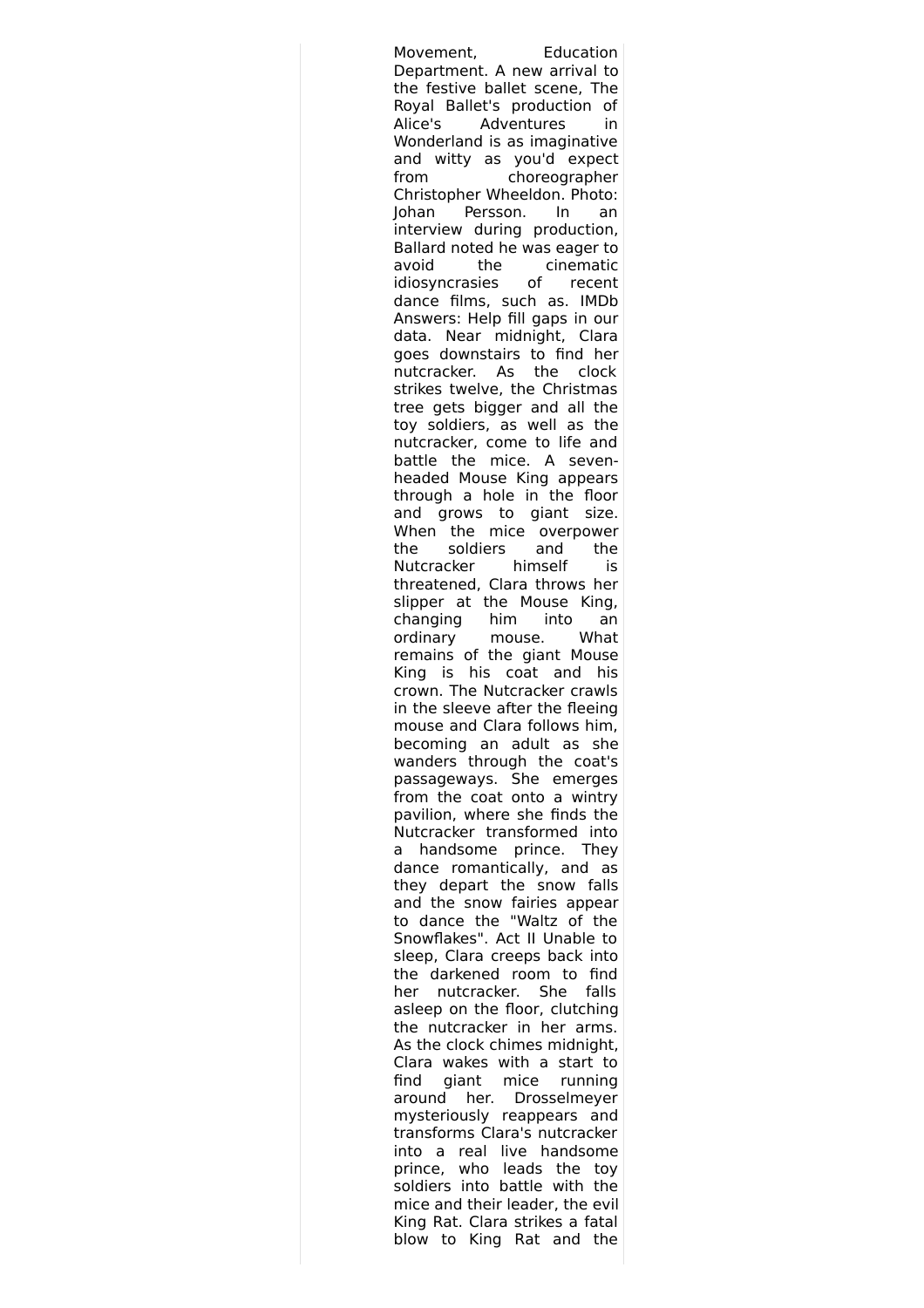battle is won. As a reward, Drosselmeyer sends Clara and the Prince on a wonderful journey. They travel to an enchanting land of ice and snow, where they meet the beautiful Snow Queen and the Snowflake Fairies. The Prince dances with the Snow Queen and Clara is surrounded by the dancing Snowflake Fairies. The Snow Queen gives Clara her sleigh and the everybody waves goodbye as her journey with the Prince continues. [synopsis courtesy of Scottish Ballet]. Ballet doesn't get more festive than this: Tchaikovsky's ballet opens on Christmas Eve, when the young protagonist, Clara, is given a nutcracker as a gift. Pictured: Boshoi Ballet. Photo: Damir Yusupov. She speaks with a French accent and uses the occasional French word. At the premiere of the stage production, two Walt Disney Studios executives encouraged Stowell and Sendak to turn their Nutcracker into a film, suggesting Carroll Ballard as director. Stowell and Sendak were interested with the proposal, but discussed at length whether it would be wiser simply to film the ballet on stage or to adapt it into a full-fledged film version. Ballard, who had previously directed. Match the sonata, concerto, or opera to its composer. Cast: Lulu Freedman, PJ Oaten, Pauly Maybury, Peppa Blackburn. Another Christmas weepy, Hans Christian Andersen's 'The Little Match Girl' has been made into a beautiful Christmas ballet by choreographer Arthur Pita. Photo: Phil Conrad. Schaefer, Stephen (October 5, 1986), " The Nutcracker'—the Making of a Mouse Movie", Los Angeles Times, retrieved April 24, 2015. Despite her evil, at her core, she is essentially a hurt and angry TEEN whose entire actions mirror a TEEN lashing out at their parents for their supposed abandonment, so much that she goes as far as to destroy all her "mother's" creations and even her own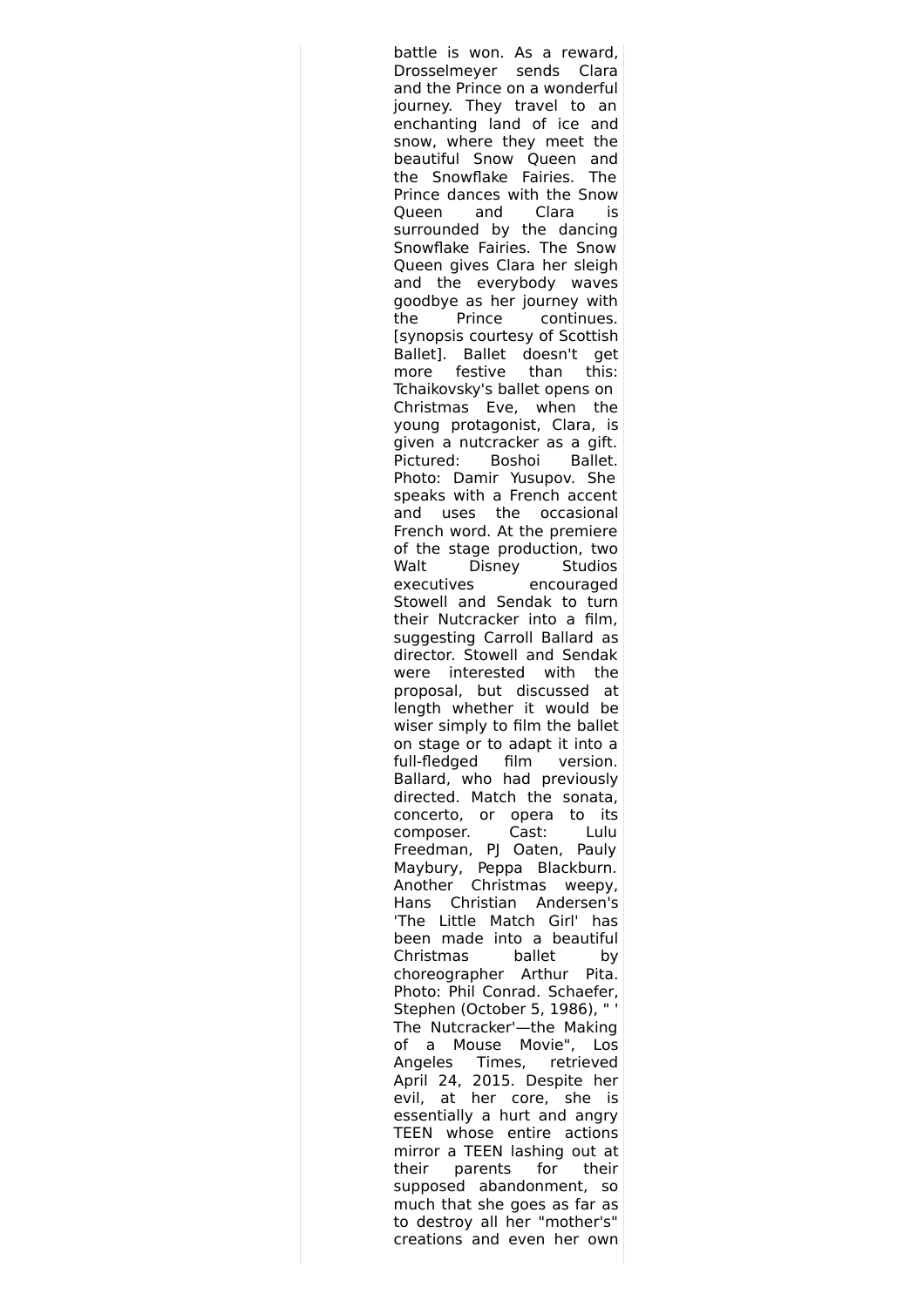"siblings" without any shame or conscience, yet still retaining an intelligence and patience necessary to manipulate events to her choosing. She also appears to be very vain, boasting about how prettier she is than Mother Ginger. Recorded live in High Definition at Sydney's magnificent State Theatre during The Fairies recent national tour and transformed into a one-hour family-friendly film, The Fairies Christmas Bal. Read all. A moving story of a little girl's hopes and dreams– and it all takes place on Christmas Eve. Photo: Phil Conrad. Britannica Classics Check out these retro videos from Encyclopedia Britannica's archives. Parts of the film were also shot in Salt Lake City, Utah. [9]. D'Avila, Florangela (December 23, 2014), "In Seattle, Maurice Sendak's 'Wild' 'Nutcracker' Reaches Its Final Act", NPR.org, National Public Radio, retrieved April 21, 2015. Nothing says Christmas more than Raymond Briggs's 'The Snowman' brought to life on stage. Festive bliss. Part of Ballard's adaptation was intended to focus the characters' psychology, as he later elaborated:. review was similarly mixed: "It has been staged with great care and considerable beauty but it is nevertheless just a respectable version of a cultural artifact." [15]. Never Cry Wolf, agreed to do the film after watching a performance in Seattle with his wife and 5-year-old daughter. [4]. The Sugar Plum Fairy from the story by E. T. A. Hoffmann and the ballet by Pyotr Tchaikovsky. This Time in History In these videos, find out what happened this month (or any month!) in history. And in the current production Classic FM's very own Alan Titchmarsh is narrating! Photo: Johan Persson. divertissements, and Clara performs the "Dance of the Sugar Plum Fairy". She and the Prince dance a romantic "Pas de Deux". At the end, she and the Prince, locked in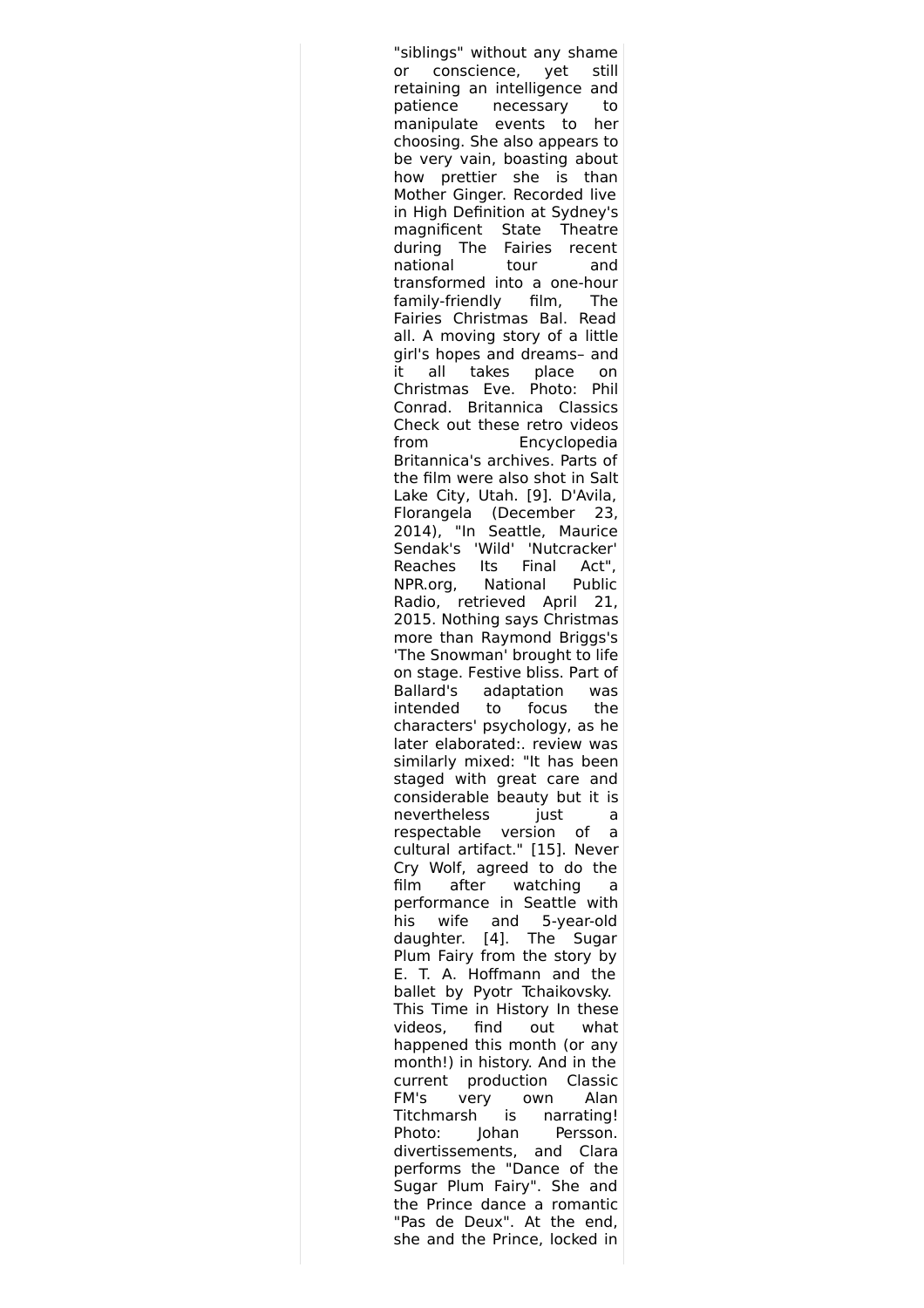each other's arms, are magically levitated by the Pasha after bidding farewell to the Court. Suddenly the Pasha waves his hand, and Clara and her Prince are separated and begin to freefall. Before they can hit the ground, the Prince turns back into a nutcracker and Clara (a young girl again) is jolted awake from what has turned out to be a dream. Sugar Plum is also very ruthless and doesn't care who she hurts to get what she wanted. This was first shown when she used Tin Soldiers, which were described by Phillip as "hallow" and casually transformed one of her own (sentient) loyal soldiers back into a toy just to demonstrate what she planned to do to the other leaders once she had taken over. I particularly changed the nature of the relationship between Clara and Drosselmeyer. In the ballet, he's a mischievous sort of dirty old man, always playing tricks on people. I tried to make him a kind of anti-social guy with no family who is obsessed with making toys. His only relationship is with this little girl. I tried to make him sympathetic. [3]. 10. Wind in the Willows– with Alan Titchmarsh. Ballard responded to criticism about the editing in a post-release The New York Times interview, saying that the editing style was not what he had initially planned, but was a necessary result of the tight filming schedule. [3]. Many years prior to events of the film, the Sugar Plum Fairy was one of many toys brought to life by a device of the talented inventor Marie Stahlbaum in the Four Realms. She was given domain over the Land of Sweets. The other regents created by Marie to rule over a specific domain included Hawthorne (the ruler of the Land of Flowers), Shiver (the ruler of the Land of Snowflakes) and Mother Ginger (the ruler of the Land of Amusement).. . Cosi fan Tutti for Opera Australia, a world premiere of The Little Prince for The National Ballet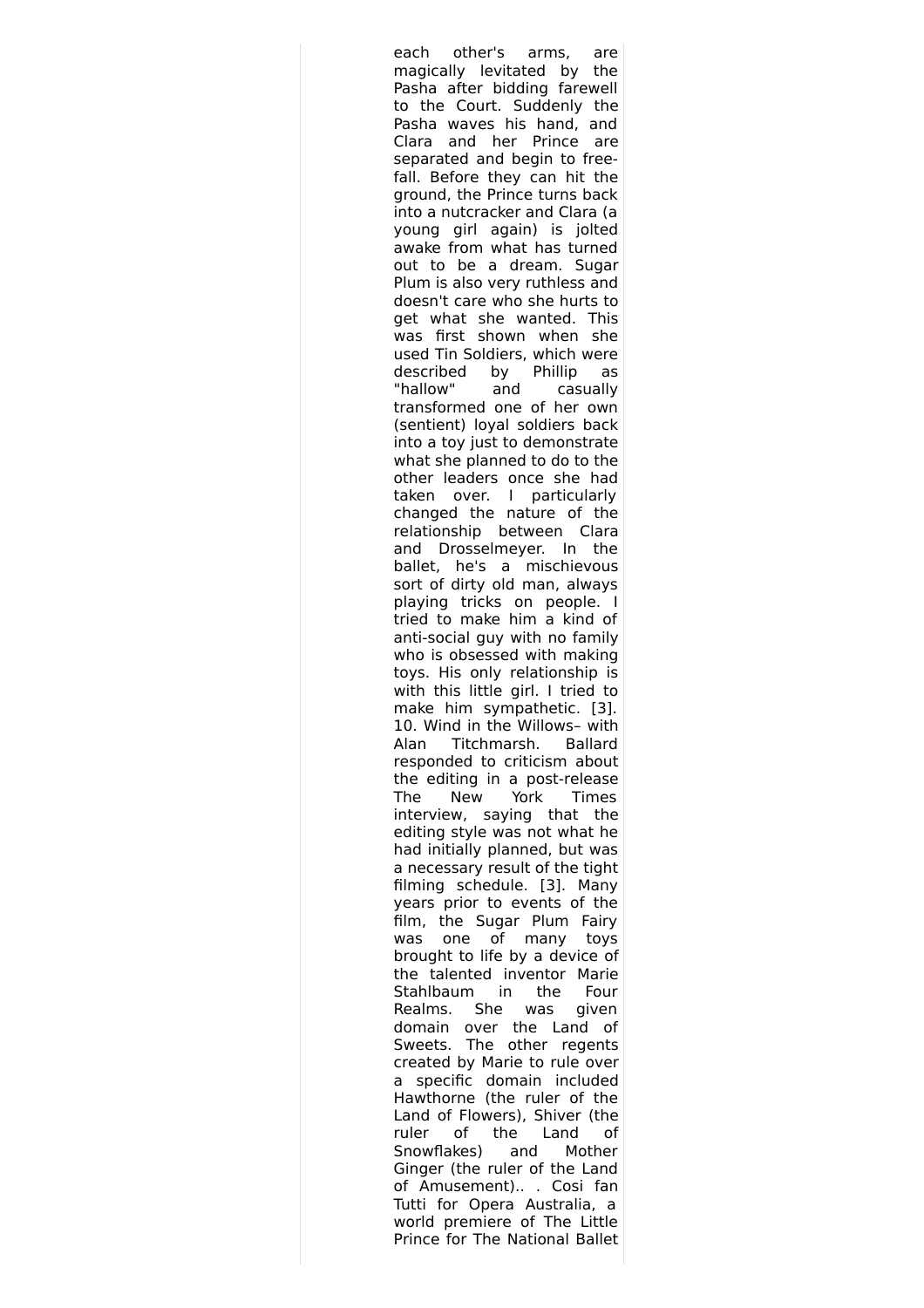of Canada, and a world premiere of Frankenstein for The Royal Ballet. Atlanta Ballet enchants and stuns in new 'Nutcracker'. Mickey's Magical Christmas: Snowed in at the House of Mouse. I am disheartened to see the 1 and 2 star reviews for the new version of the Nutcracker. This was my first ballet experience, and I have to say it was excellent and nothing like I was expecting to see. I may not be a ballet afcianado, but I am infilm production, and I found it fascinating. I understand how change from a traditional presentation can be difficult to accept, but such poor reviews are completely unwarranted. It was a great mix of new theatre technique and traditional dance presentation. Do youself a favor and go see this for yourself. Review: 'Striking 12' rings out merry tunes at Chance Theater. Paula Vogel A Christmas Carol Boot Camp and Bake-Off challenged 49 local writers to create original 10-minute plays containing dramatic "ingredients." Ten plays were selected and will be presented as play readings by an ensemble of professional actors. The Growing Stage—The TEENren's Theatre of New Jersey. The fairies begin to talk about the boy and want to help Aurora, with Merryweather expressing her opinion that it's unfair for Aurora to be forced into an arranged marriage. When Fauna suggests they reveal the news to King Stefan, they hear a faint sound from the room and realize that it's Maleficent enchanting Aurora. Realizing that Aurora is in trouble, they frantically try to stop the princess, who keeps following Maleficent (as a will-o-the-wisp) up the tower. They warn her not to touch any Hip-Hop History: A marvelous 'Hamilton' finally takes the stage in Tucson. "The Nutcracker" dates back to December 1892 and is loosely based on the German story "The Nutcracker and the Mouse King" by E.T.A. Hoffmann. Los Angeles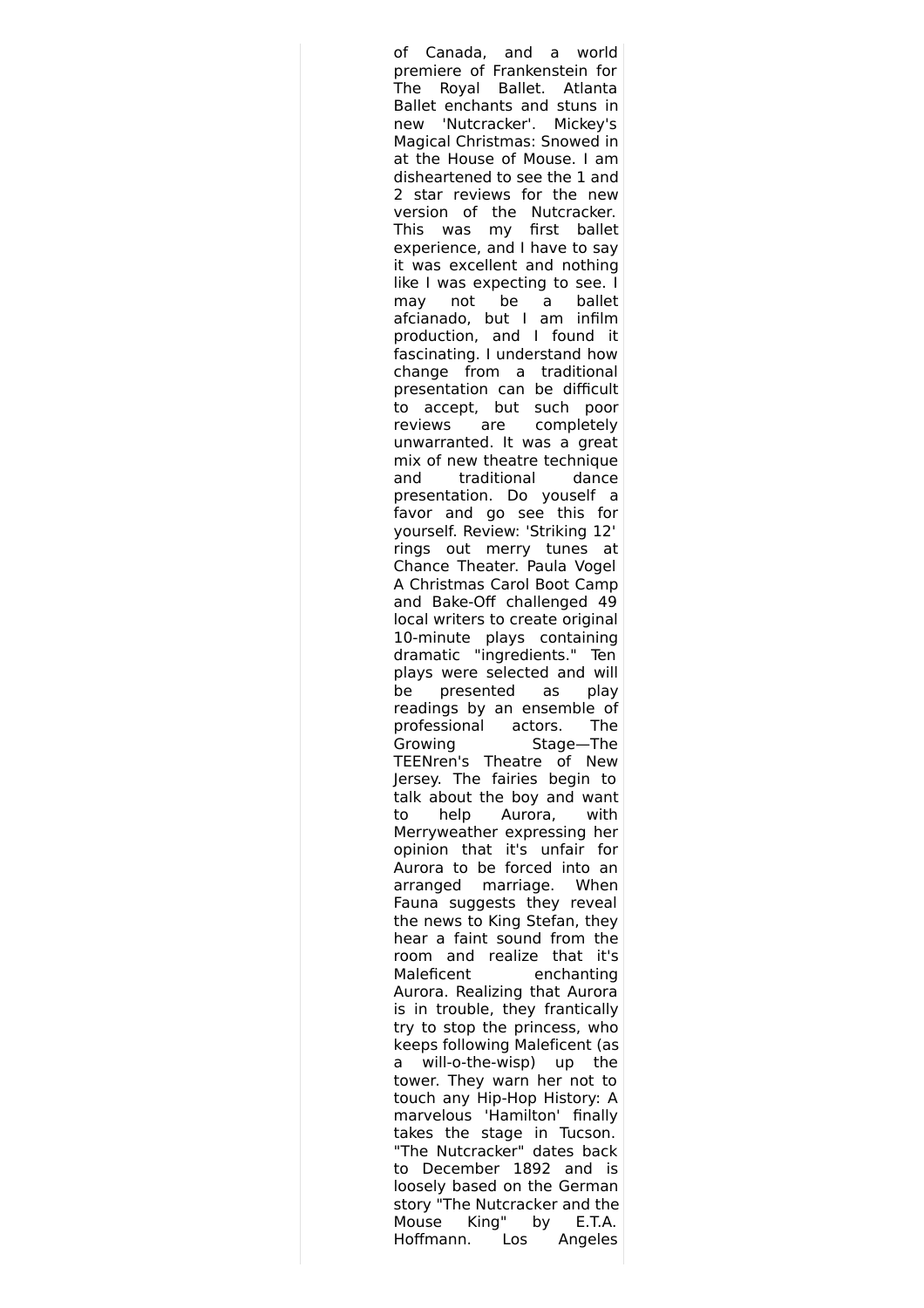Ballet's Artistic Director Thordal Christensen calls The Nutcracker "the backbone of most professional ballet companies around America." It was the first production his company performed when it opened in 2004. The Three Good Fairies dress in medieval-styled dresses with a particular, predominating color. Their dresses are also complemented with matching capes and pointy hats secured to their heads with colored veils. Whenever they shrink in size and fly in the air, they appear to the intent observer as tiny balls of light. Anonymous Person Sends \$100 To Minnesota School Library 64 Years After Losing Book. Laura Jacobs, Vanity Fair, 2018.11.26 Lest anyone think that a high-tech approach is inappropriate for this classic, be reminded that at its premiere in 1892, Tchaikovsky's fantasy ballet left Russian critics perplexed. His colleague Mikhail Ivanov, however, saw that with this brilliant score, ballet as a medium had "started out along a completely different path from before." So "The Nutcracker" itself was progressive. That said, Possokhov is following the traditional American story line as laid out by the Christensen brothers in San Francisco (1944) and George Balanchine in New York (1954), though his iteration will be more mystical, celestial, and spooky. Beautiful sets and costumes, updated choreography. A beautiful production! Good for the Soul: Etherton Gallery's new home features a debut show from Joel-Peter Witkin. Click to share on Facebook (Opens in new window). Click to share on Twitter (Opens in new window). Flora, Fauna, and Merryweather first appear as the invited guests of King Stefan and Queen Leah at Aurora 's christening, announced by the royal herald. Each fairy intends to give a gift to Princess Aurora. Flora grants her the gift of beauty and Fauna grants her the gift of song. But before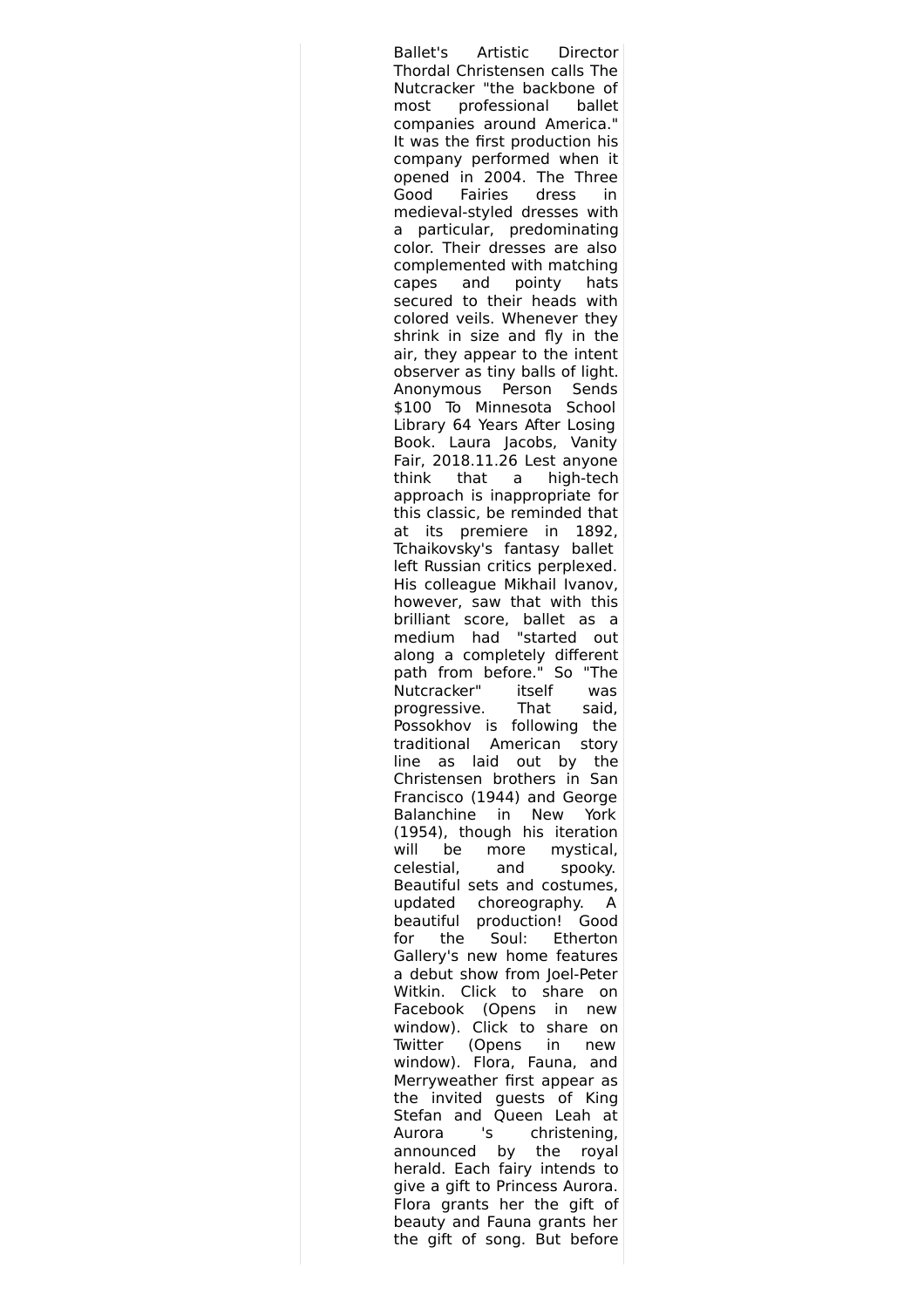Merryweather can give her gift, Maleficent appears. Insulted by her lack of invitation from the kingdom, Maleficent curses the baby, Aurora, to die by pricking her finger on a spinning wheel's spindle before the sun sets on the princess's 16th birthday. After Maleficent leaves, the fairies realize that Merryweather still hasn't given her gift. The fairy got inspired by Maleficent's invasion to give a special gift. Although Merryweather is unable to undo the curse, as Maleficent's magic is far too powerful, she can soften it so Aurora would not die but just enter an enchanted sleep and be awakened when True Love's Kiss breaks the curse. The Carlos Family in Honor of Thalia N. Carlos Presents. It only takes 10 people to benefit from Atlanta Ballet's Group Sales program. With our fast, friendly, and convenient service, you can secure the best seats in the house in no time at all. Groups save up to 25% on regular prices! Give the gift of art and support local artists. Local artists showcasing their beautiful one-of-a-kind pieces and the new exhibit. The Nutcracker from Atlanta Ballet gets newage makeover in its 24th year. Festival Ballet Theatre's production of "The Nutcracker" will be performed 12 times at the Irvine Barclay Theatre from Dec. 11 through Dec. 24. (Photo by Skye Schmidt). Review: Atlanta Ballet's new "Nutcracker" captivates with layered effects, simple story. Thank you to our friends from the Montclair Art Museum, New Jersey Performing Arts Center, and Hip Hop Nutcracker for the use of their beautiful images. Monday Is The Night To Catch The Great Geminids Meteor Shower At Its Peak. Reconnect with the joy of live music as MCC return to its favorite holiday classics. 'The Nutcracker' returns to Southern California — here's where to see it. 28 holiday concerts in Southern California, from BTS to Barry Manilow. Since 1976, Inland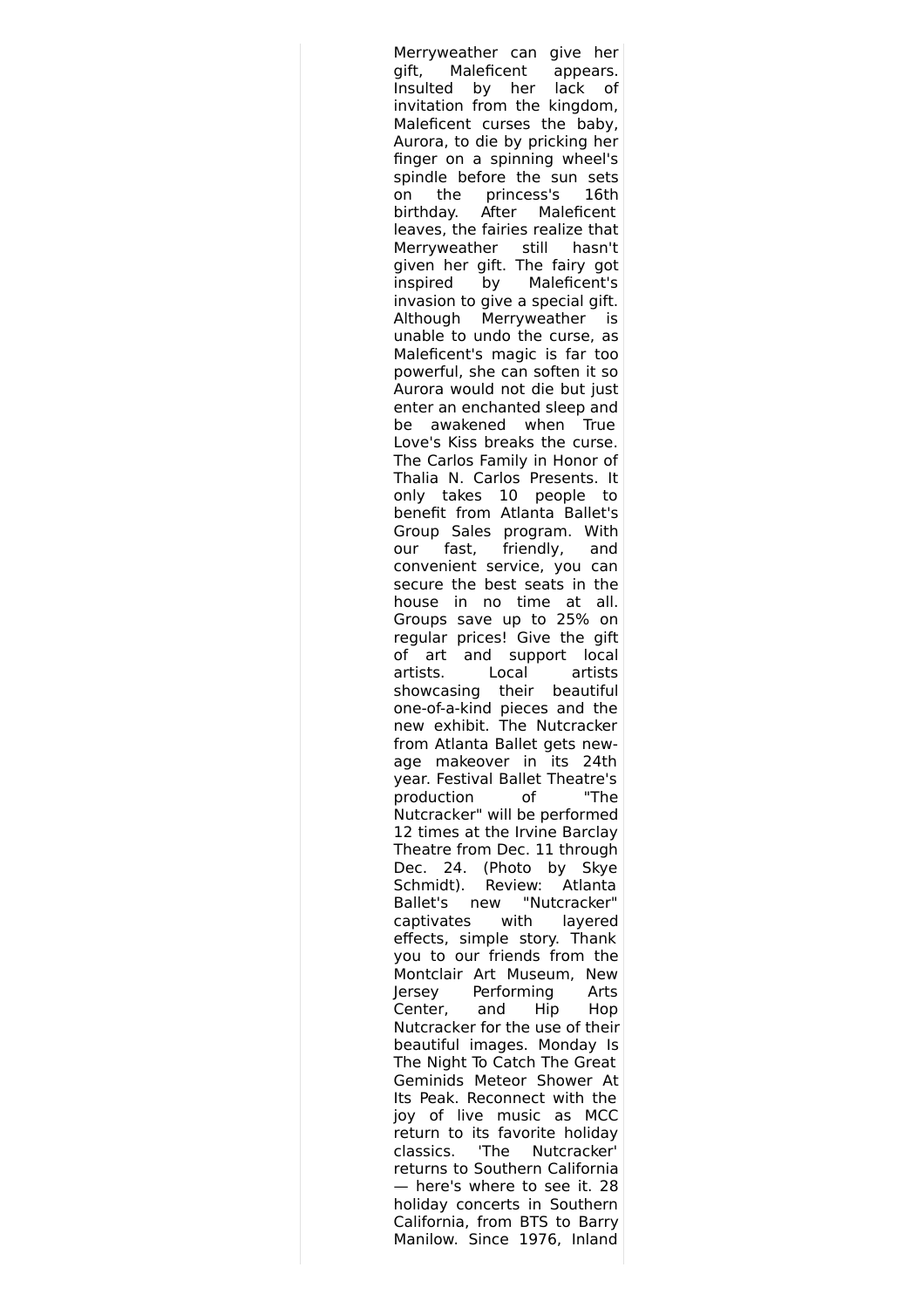Dance Theatre has presented Tchaikovsky's "The Nutcracker," bringing together 100 performers, from age 4 to professional dancers. 7 p.m. Dec. 3, 7 p.m. Dec. 4, and 2:15 p.m. Dec. 5. California Theatre of the Performing Arts, 562 W. 4th St., San Bernardino. \$30- \$40. idtnutcracker.org/tickets. Are young TEENren allowed at performances and do they need a ticket?. These notable Orange County restaurants closed for good in 2021. Click to share on Reddit (Opens in new window).. . If you were born in Canada after 1964, your Christmases probably involved an annual viewing of the "animagic" holiday special,. Be the first to hear the latest news, get a taste of our newest chocolate creations, and read notes from the Chocolatier herself. DEC. 23: Holiday Movie Night & Pajama Party: The Santa Clau s. Free at Lafayette Hotel, Swim Club & Bungalows. RSVPs requested. Supernatural: The Complete Series [Blu-ray] [2005-2019] [Region Free]. Electrical Spectacle Holiday Light Show Thursday, November 18, 2021- Friday, December 31, 2021. Riverboat, once a fixture in Newport Harbor, sinks off of Long Beach coast. New Year's Eve Movie On The Beach: Hotel Del Coronado. With movie, plus New York City ball drop at 9 p.m. The Disney Fairies are based on a similar idea: every time a newborn baby laughs for the first time, that laugh travels out into the world, and those that make their way to Never Land turn into a Never fairy. NOTE: FREE Media shipping when you purchase 5 or more DVD's from our web site (this postage offer does not include any of our Free DVDs). When Mavilla was headmistress of Alfea, owning and exhibiting the strengths of one's Fairy Animal was considered a vital part of a fairy education. Everything taught was a reflection of the contents of the Tome of Nature. Eventually, Mavilla realized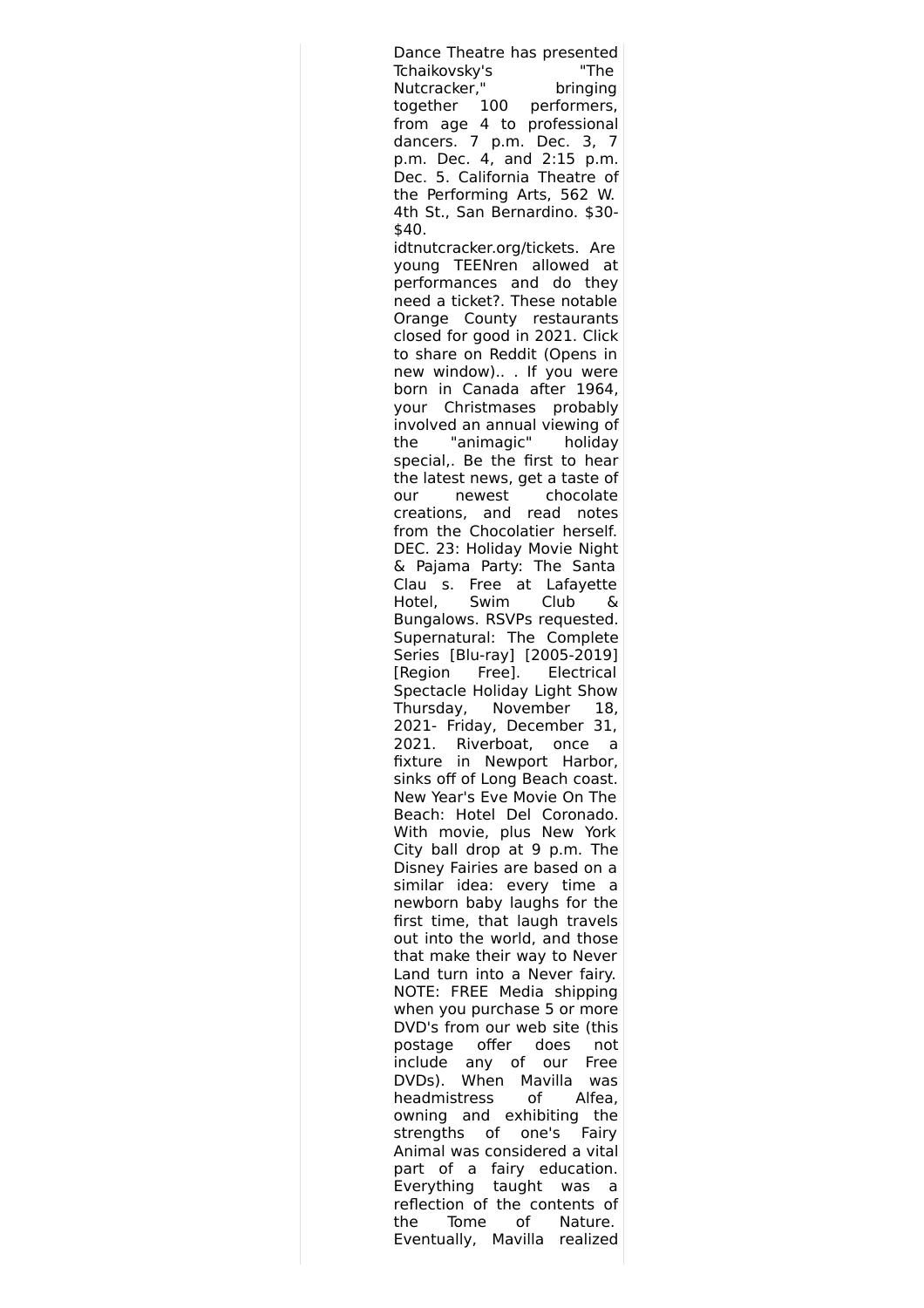Alfea was like a big cage to Fairy Animals and the current curriculum prohibited them from living freely. At another point in time, Eldora was keeper of the Alfea Greenhouse and taught floral magic. Microsoft and partners may be compensated if you purchase something through recommended links in this article. Bagatelle in A Minor WoO 59 (Fur Elise) by Ludwig Van Beethoven. Nicolette Baker as young girl in red dress. Chefcitos: Cheers to the Holiday s. Cook seasonal goodies at Olivewood Gardens and Learning Center. Chanukah Celebration & Menorah Lighting: Westfield North County. Menorah lighting, donuts, latkes, dreidel spinning & more planned. Turkey Farmers of Canada, Canadians purchased a mighty 2.9 million whole turkeys for Christmas 2020. That amounts to 41 per cent of all turkeys sold that year. Don't miss these laugh-out-loud. Leo and his team are reading a story about the boy who wishes to have a turtle. The Box was empty but his mom says that is a wish box, so the boy needs to make a wish box come true and succeed. The team receives wish boxes under the tree except one of them: Annie. Her wish box has fallen off Santa's sleigh during the heavy snow storm. So the team goes to the tallest mountain in the world, Mount Everest In Nepal, to get the wish box before before it falls. Join us for the annual kick-off to the festive season at the 13th annual Christmas In Alberta Fundraiser! Funds raised at this event support Heritage Park and. Sesame Place hosts A Very Furry Christmas celebration, featuring a Christmas wonderland with millions of twinkling lights, festive decorations, and whirling rides. See Santa, Rudolph, and the whole Sesame Street gang. Don't miss the 1-2-3 Christmas Tree Show featuring holiday music and lights. The Eclipse: Courtship of the Sun and Moon. After recent damage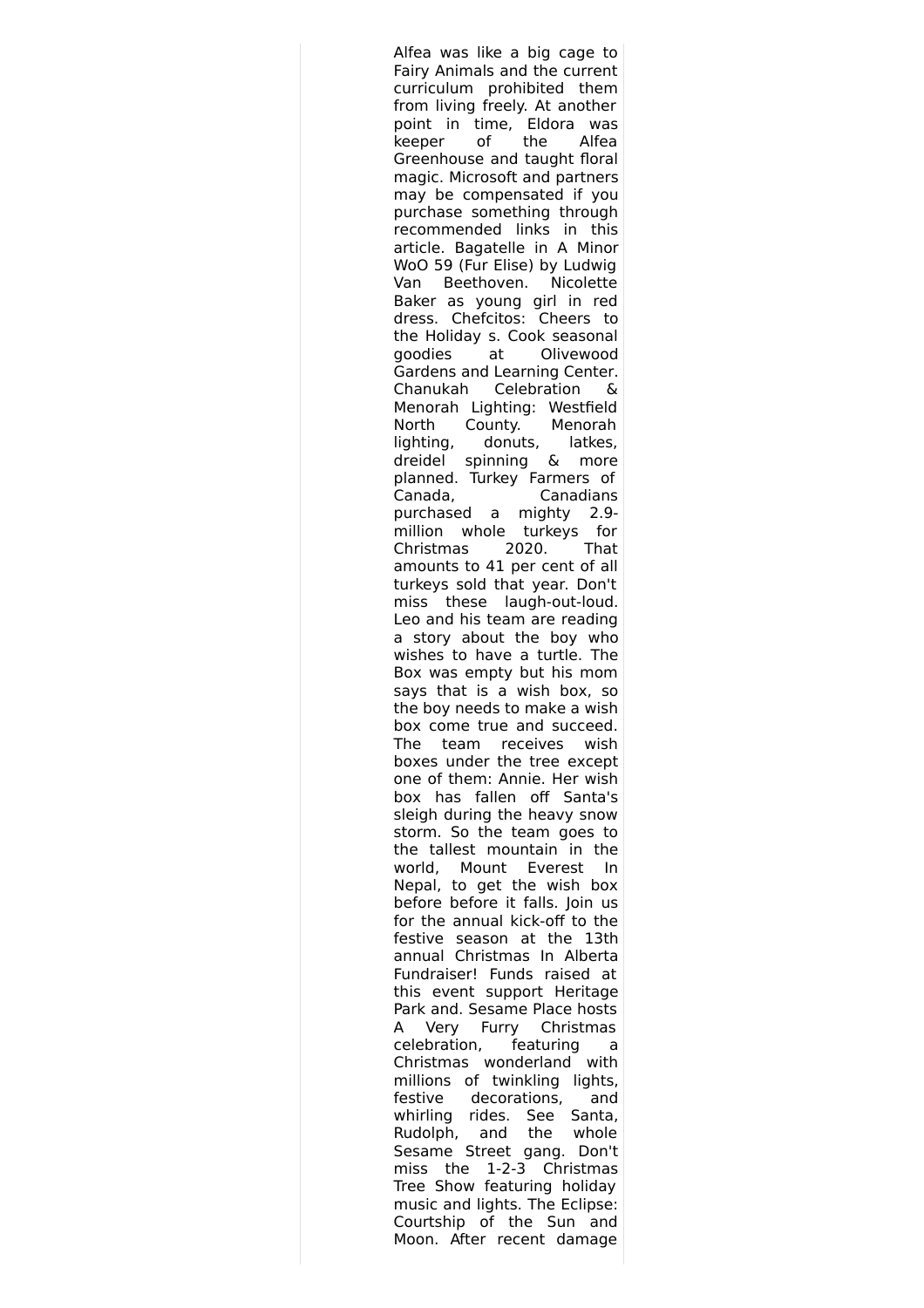from the floods of September 2021, the museum and its railroad have reopened. The train is operating November 26, 2021- January 09, 2022. The ranch will be lit up in November 2021 but dates are still unconfirmed. Tired of giving presents that end up collecting dust on the shelf? These great. One of the tallest Christmas trees in Florida can be found in Delray Beach. This interactive, non-traditional offering combines theater, virtual reality and projection and is by the producers of the Russian Ballet Theatre. It lasts about 45 minutes and consists of four rooms including the Tannenbaums' Grand ballroom. It will take place Friday, Nov. 26-Dec. 31 (except Dec. 25) at the Beverly Center, 8500 Beverly Blvd., Los Angeles (show times 11 a.m.-7:40 p.m. Tuesdays-Saturdays, 11 a.m.- 6:20 p.m. Sundays); Westfield Valencia Town Center, 24201 W. Valencia Blvd., Valencia (11 a.m.-7 p.m. Tuesdays-Thursdays, 11 a.m.-7:40 p.m. Fridays-Saturdays, 11 a.m.-5:20 p.m. Sundays); Westfield Topanga, 6600 Topanga Canyon Blvd., Canoga Park (11 a.m.-7:40 p.m. Tuesdays-Sundays); Westfield Santa Anita, 400 S. Baldwin Ave., Arcadia (11 a.m.-7 p.m. Tuesdays-Thursdays and Sundays, 11 a.m.-7:40 p.m. Fridays-Saturdays. Advance timed tickets required: adults \$44, TEENren \$34 (TEENren must be 6 or older). theimmersivenutcracker.com. Town Hall Wine & Cheese Soiree & Holiday Songs 2021: Julian. It is my pleasure to share with you our passion for making life's every moment, every occasion more memorable by indulging in chocolate. Delysia Chocolatier offers award-winning artisan confections that take chocolate to new horizons and push culinary boundaries in the most deliciously creative ways. Every product is handmade in our Austinbased Culinary Center using fine quality, sustainable